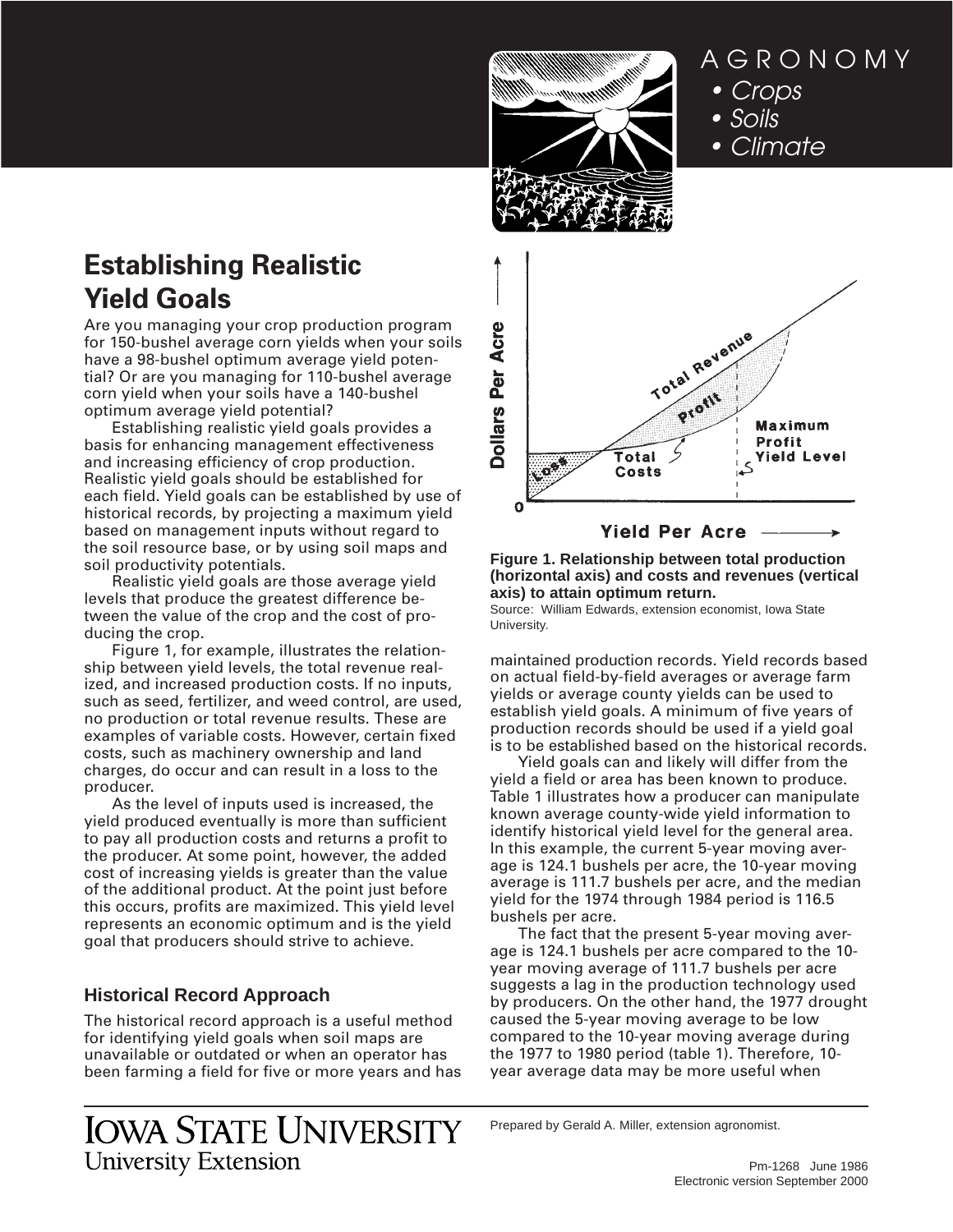abnormal weather causes major deviations in yields produced. Similar field-by-field or farm data can be analyzed if the information is available.

The producer should establish goals slightly above the historical record for the field or area if the soils are loam, silt loam, or silty clay loam in the surface and subsurface and occur on slopes of 10 percent or less. A 10 percent adjustment above the average historical yield will challenge the skills of the one thing the producer controls—management.

## **Maximum Yield Approach**

Maximum yields are based solely on inputs and management skills. Little or no consideration is given to soil productivity potential and soil differences within a field and typical weather for the area.

## **Table 1. Alternate methods for identifying a yield level for an area based on average corn yields reported for Story County, Iowa.**

|                  | Corn<br>yield     | 5-year<br>moving | 10-year<br>moving |  |  |  |
|------------------|-------------------|------------------|-------------------|--|--|--|
| Year             | bu/A <sup>1</sup> | average          | average           |  |  |  |
| 1974             | 99.9              | 108.2            | 102.0             |  |  |  |
| 1975             | 101.6             | 109.0            | 103.5             |  |  |  |
| 1976             | 106.6             | 109.3            | 105.3             |  |  |  |
| 1977             | 32.4              | 91.8             | 98.8              |  |  |  |
| 1978             | 116.5             | 91.4             | 100.2             |  |  |  |
| 1979             | 139.4             | 99.3             | 103.8             |  |  |  |
| 1980             | 126.5             | 104.3            | 106.7             |  |  |  |
| 1981             | 131.5             | 109.3            | 109.3             |  |  |  |
| 1982             | 128.5             | 128.5            | 110.2             |  |  |  |
| 1983             | 114.4             | 128.1            | 109.7             |  |  |  |
| 1984             | 119.5             | 124.1            | 111.7             |  |  |  |
| Median yield     |                   |                  |                   |  |  |  |
| for 11-year      |                   |                  |                   |  |  |  |
| period:<br>116.5 |                   |                  |                   |  |  |  |

1 Annual yield data from Iowa Crop and Livestock Reporting Service

In practice, it is very expensive to strive for the maximum potential yield based solely on management inputs without regard to the soil resource and differences in soils within a field. Risk of failure in a given year is high. A maximum yield goal does not consider the costs of inputs needed to reach that yield goal.

# **Soil Productivity Approach**

Realistic yield goals based on soil productivity potential consider optimum economic returns, available water supply including rainfall and available subsoil moisture, management for past yield levels in a given field, and current management skills of the producer. Management is the one factor directly under the producer's control. A producer must consider how a given field has been managed during the past five years and his or her ability to modify or change management skills to achieve optimum yields.

Evaluation of soil productivity requires four critical pieces of information and calculation of a weighted average for the area being considered. First, a soil map is essential. Soil maps can be found in the modern county soil survey reports published since 1960. Next, the field boundaries must be traced or outlined on the soil map.

Third, the yield potential for each different soil in the field must be identified. Estimated yields for major crops grown in Iowa have been established for each of more than 1,900 soil map units identified in modern Iowa county soil survey reports. These yield estimates are available at county extension service and soil conservation district offices, and the Department of Agronomy, Iowa State University. Estimated yields for selected soil map units are listed in table 4.

Fourth, the acreage of each soil in the field must be estimated or measured and recorded on a worksheet. A dot grid transparent overlay can be

| Soil<br>map<br>number | Soil type name         | Acreage | Yield<br>potential<br>(bu/A) | Acreage<br>$\times$ Yield<br><b>Potential</b> |
|-----------------------|------------------------|---------|------------------------------|-----------------------------------------------|
| 55                    | Nicollet Ioam          | 5.9     | 156                          | 920.4                                         |
| 62D                   | Storden loam           | 6.4     | 118                          | 755.2                                         |
| 62E                   | Storden loam           | 1.9     | 101                          | 191.9                                         |
| 95                    | Harps clay loam        | 8.0     | 125                          | 1000.0                                        |
| 107                   | Webster clay loam      | 13.8    | 145                          | 2001.0                                        |
| 135                   | Coland clay loam       | 2.0     | 136                          | 272.0                                         |
| 138B                  | Clarion Ioam           | 36.1    | 145                          | 5234.5                                        |
| 138C2                 | Clarion Ioam           | 3.9     | 136                          | 530.4                                         |
| 201B                  | Coland-Terrill complex | 2.0     | 139                          | 278.0                                         |
|                       |                        | 80.0    |                              | 11183.4                                       |
| .                     |                        |         |                              |                                               |

| Table 2. Calculation of the weighted average corn yield potential for an 80-acre field using the soil map |  |
|-----------------------------------------------------------------------------------------------------------|--|
| shown in figure 2.                                                                                        |  |

11,183.4

 = 139.8 bushels per acre = weighted average corn yield potential for field. 80.0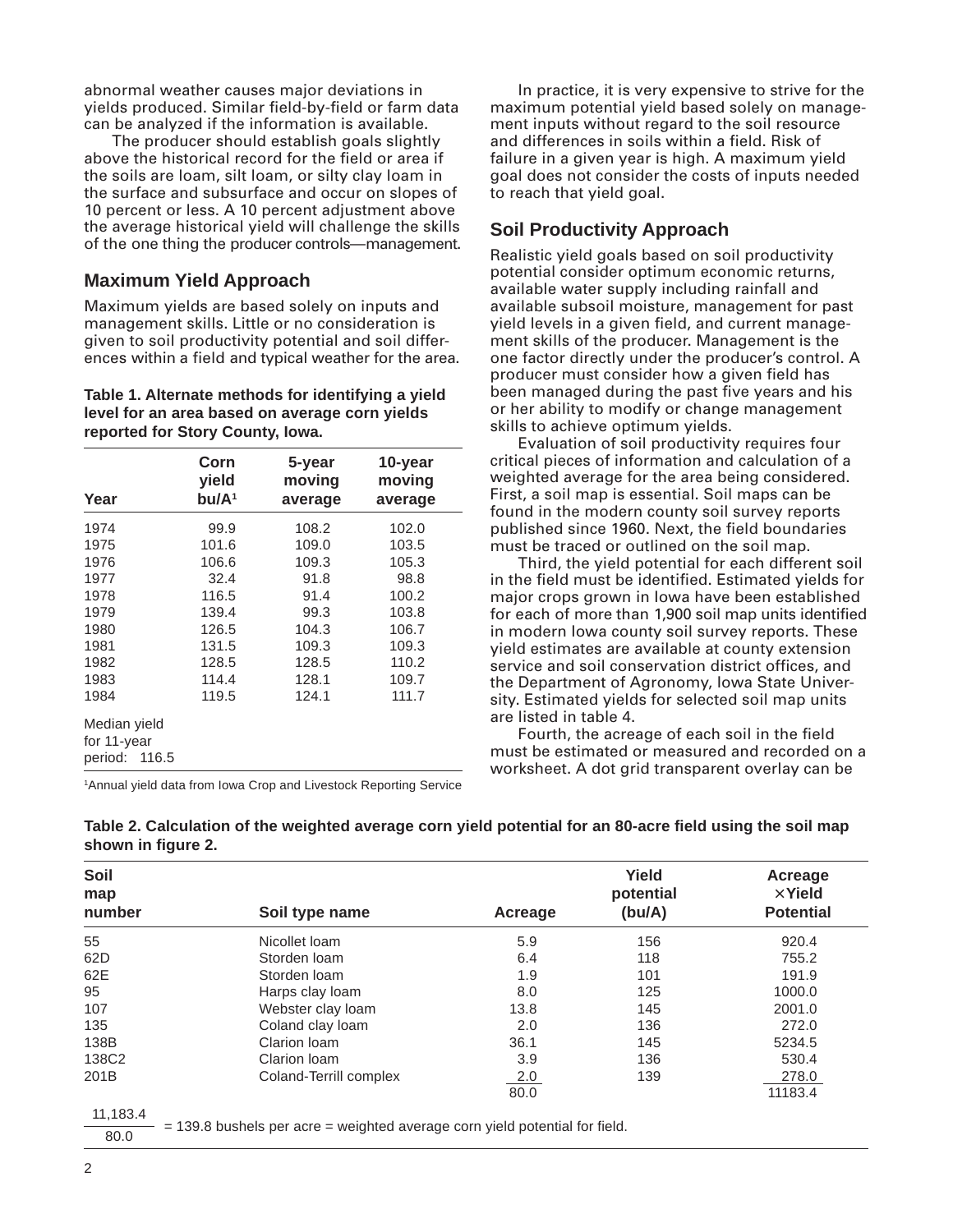| Soil<br>map<br>number | Soil type name           | Acreage     | Yield<br>potential<br>(bu/A) | Acreage<br>$\times$ Yield<br><b>Potential</b> |
|-----------------------|--------------------------|-------------|------------------------------|-----------------------------------------------|
| 55                    | Nicollet Ioam            | 5.7         | 156                          | 889.2                                         |
| 90                    | Okoboji mucky silt loam  | 0.5         | 119                          | 59.5                                          |
| 107                   | Webster clay loam        | 30.5        | 145                          | 4422.5                                        |
| 138B                  | Clarion Ioam             | 2.3         | 145                          | 333.5                                         |
| 138C2                 | Clarion Ioam             | 11.2        | 136                          | 1523.2                                        |
| 507                   | Canisteo silty clay loam | 6.4         | 139                          | 889.6                                         |
| 828C2                 | Zenor sandy loam         | <u>23.4</u> | 81                           | 1895.4                                        |
|                       |                          | 80.0        |                              | 10012.9                                       |
| 10.012.9              |                          |             |                              |                                               |

**Table 3. Calculation of the weighted average corn yield potential for an 80-acre field using the soil map shown in figure 3.**

80.0

 $= 125.2$  bushels per acre  $=$  weighted average corn yield potential for field.

used to estimate acreage for each soil delineation.

The final step is calculation of a weighted average yield for the field. This is accomplished by multiplying the yield potential times the acreage (table 2 and 3). The sum of these products is divided by the total acres in the field. This figure is the weighted average yield. The estimated yield potential for the field provides a benchmark to compare the producer's yield goal and actual yields.

Soil maps for two 80-acre fields are shown in figures 2 and 3. Both fields are located in central Iowa within the Clarion-Nicollet-Webster soil association area. Both fields contain several of the same soil map units, for example, 55, 107, 138B, and 138C2. However, both fields include different soil map units.

Because the acreage of the same map units differs and because the mix of specific kinds of soils differ, the potential yield decreases from 139.8 bushels to 125.2␣ bushels, a difference of 14.6␣ bushels per acre (tables 2 and 3). In terms of management, the average corn yield for these two fields indicates that a reduction of 18 pounds of nitrogen per acre is recommended for growing corn on the field in the second example (figure 3, table 3) compared to the first example (figure 2, table 2).

## **Yield Estimates for High Level Management**

Table 4 lists estimated yields for corn, soybeans, and alfalfa hay by kind of soil for selected soils in the 12 major soil areas (figure 4). These yield estimates are based on high level management. Most likely, 10 to 20 percent of the producers are achieving these yield levels, while a few will exceed the yield estimates. These yields are normalized for a 5-year average. Five-year estimates are used to smooth the effects of weather variation on a year-to-year basis. Yield estimates listed in table 4 are benchmark figures. These values may be adjusted for weather conditions in a specific county or area of the state.

High level management includes the adoption



**Figure 2. A soil map showing the soil inventory for an 80-acre field (area within rectangle).**

## **Map**

## **symbol Soil Phase**

| 55    | Nicollet Ioam, 1 to 3 percent slopes, no erosion      |
|-------|-------------------------------------------------------|
| 62D   | Storden loam, 9 to 14 percent slopes, slight erosion  |
| 62E   | Storden Ioam, 14 to 18 percent slopes, slight erosion |
| 95    | Harps clay loam, 0 to 2 percent slopes, no erosion    |
| 107   | Webster clay loam, 0 to 2 percent slopes, no erosion  |
| 135   | Coland clay loam, 0 to 2 percent slopes, no erosion   |
| 138B  | Clarion loam, 2 to 5 percent slopes, slight erosion   |
| 138C2 | Clarion Ioam, 5 to 9 percent slopes, moderate erosion |
| 201B  | Coland-Terril Complex, 1 to 5 percent slopes, slight  |
|       | erosion                                               |

## **Special Symbols**

-- Waterway crossable with farm implements

- Waterway not crossable with farm implements
- Wet spot ŵ
- $\Diamond$ Depression containing less than 2 acres of Okoboji soil
- Farmstead

## **Slope Symbols Erosion Symbols**

- 
- 
- $2 =$  moderate
- $C = 5$  to 9%
- $D = 9$  to 14%  $E = 14$  to 18%

Blank =  $0$  to 2% or 1 to 3% Blank = none or slight<br>B =  $2$  to 5% 2 = moderate

3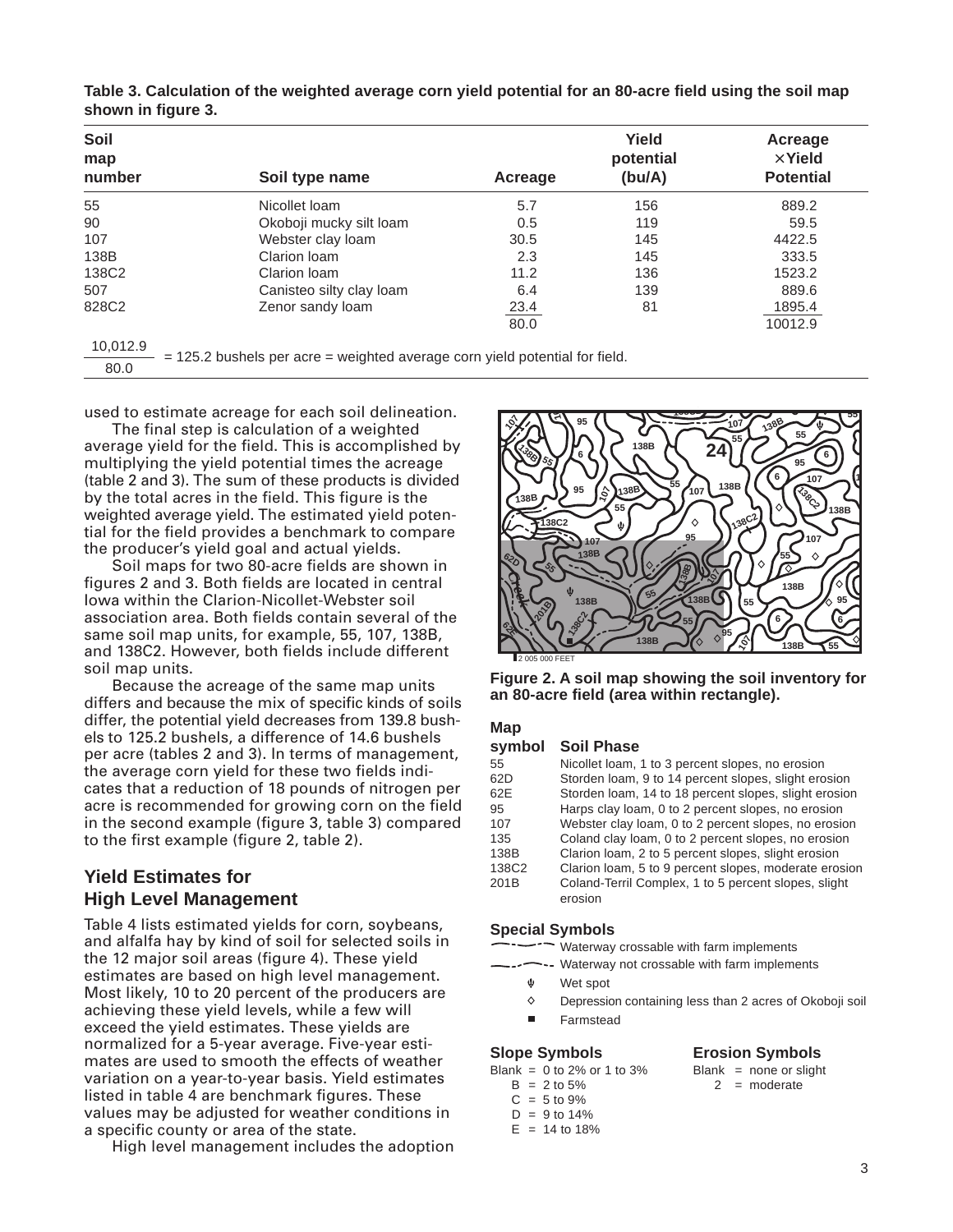

**Figure 3. A soil map showing the soil inventory for an 80-acre field (area within rectangle).**

## **Map**

### **symbol Soil Phase Name**

| 55    | Nicollet Ioam, 1 to 3 percent slopes, no erosion       |
|-------|--------------------------------------------------------|
| 90    | Okoboji mucky silt loam, 0 to 1 percent slopes, no     |
|       | erosion                                                |
| 107   | Webster clay loam, 0 to 2 percent slopes, no erosion   |
| 138B  | Clarion Ioam, 2 to 5 percent slopes, slightly eroded   |
| 138C2 | Clarion loam, 5 to 9 percent slopes, moderately eroded |
| 507   | Canisteo silty clay loam, 0 to 2 percent slopes, no    |
|       | erosion                                                |
|       |                                                        |

828C2 Zenor sandy loam, 5 to 9 percent slopes, moderately eroded

#### **Special Symbols**

- --- Waterway crossable with farm implements
	- $\Diamond$ Depression of Okoboji soil (<2 acres)
	- Φ Wet area (<2 acres)
- Severely eroded area (<2 acres)  $\equiv$
- $\ddot{\cdot}$ Sandy area (<2 acres)
- Farmstead

of best available technology for crop production. For example, best available technology for corn production includes tillage and engineering practices that maintain soil erosion rates at or below tolerance limits. This implies that conservation tillage or terraces or a combination of conservation and terraces are used to control soil erosion. If conservation tillage and terraces are not used, then a rotation with a sod-based crop is used to maintain soil loss within tolerance levels.

Also, best available technology includes use of artificial drainage on soils requiring the removal of excess water for optimum plant root growth and development and protection from periodic flooding for soils adjacent to drainageways, streams, and rivers. Other optimum management practices include cultivar selection; seed quality; planting dates; population; row-spacing; fertilization and liming rates; weed, disease, and insect control; and timely and efficient harvest practices all employed at profit maximizing levels. All yield estimates are for dry land (non-irrigated) conditions.

Yield estimates for each kind of soil are based on corn yield data. These yield data were collected by Iowa State University researchers throughout Iowa from activities such as the Iowa Corn Yield

Test trials, long-term fertility, population, and rotation studies conducted at ISU research centers, industry plots, and farmers' fields.

The corn yield estimates for each soil considers the kind of parent material, slope class, topsoil thickness, natural drainage class, the nature of the subsoil and substratum in terms of rooting environment, and the native productivity. Rooting environment considers depth of the soil, depth to limiting or less favorable layers, and plant available water holding capacity. Potential for periodic flooding and weather conditions are also included.

Yield estimates for soybeans and alfalfa-grass hay are calculated from a percentage of the estimated corn yields. Location in the state and kind of parent material are considered in the calculation of soybean yield estimates. Natural soil drainage class is considered in the calculation of alfalfa-grass hay yield estimates. Yield estimates are sharply reduced for soils having poor and very poor natural drainage. The alfalfa-grass hay yields assume 80 percent or more alfalfa in the stand with either orchardgrass or bromegrass.

## **Realistic Yield Goals and Management**

Realistic yield goals and high level crop management practices are compatible. For example, nitrogen application rates and plant population stands for corn production should be based on yield goals that maximize profits.

Management of specific crop production inputs, such as amount of fertilizer per acre, plant populations, cultivar selection, and related best management practices, can be adjusted on a fieldby-field basis, based on yield potential and average yield goals. For example, if fertilizer is applied to one field to produce 150 bushels of corn and the optimum yield potential is only 110 bushels, then it is apparent that inputs are excessive and expensive for the optimum yield potential. On the other hand, a yield that is too low can greatly reduce profits.

Realistic yield goals should be established for a minimum 5-year average. This means that in some years the producer will exceed the established yield goal and in other years the producer will realize yields below the established yield goal.

Establishment of realistic yields for each field can and should be the goal of every producer. Setting a realistic goal provides a benchmark for the producer to compare against actual yield. The historical record approach is a useful tool to evaluate yields for a large area such as a township or county or for farms and fields where soil maps are unavailable or outdated or where production records are not available. The maximum yield approach can be expensive and does not provide adequate credit to the soil resource base. The soil productivity approach provides a producer with a tool to combine management skills and the potential of the soil resource base.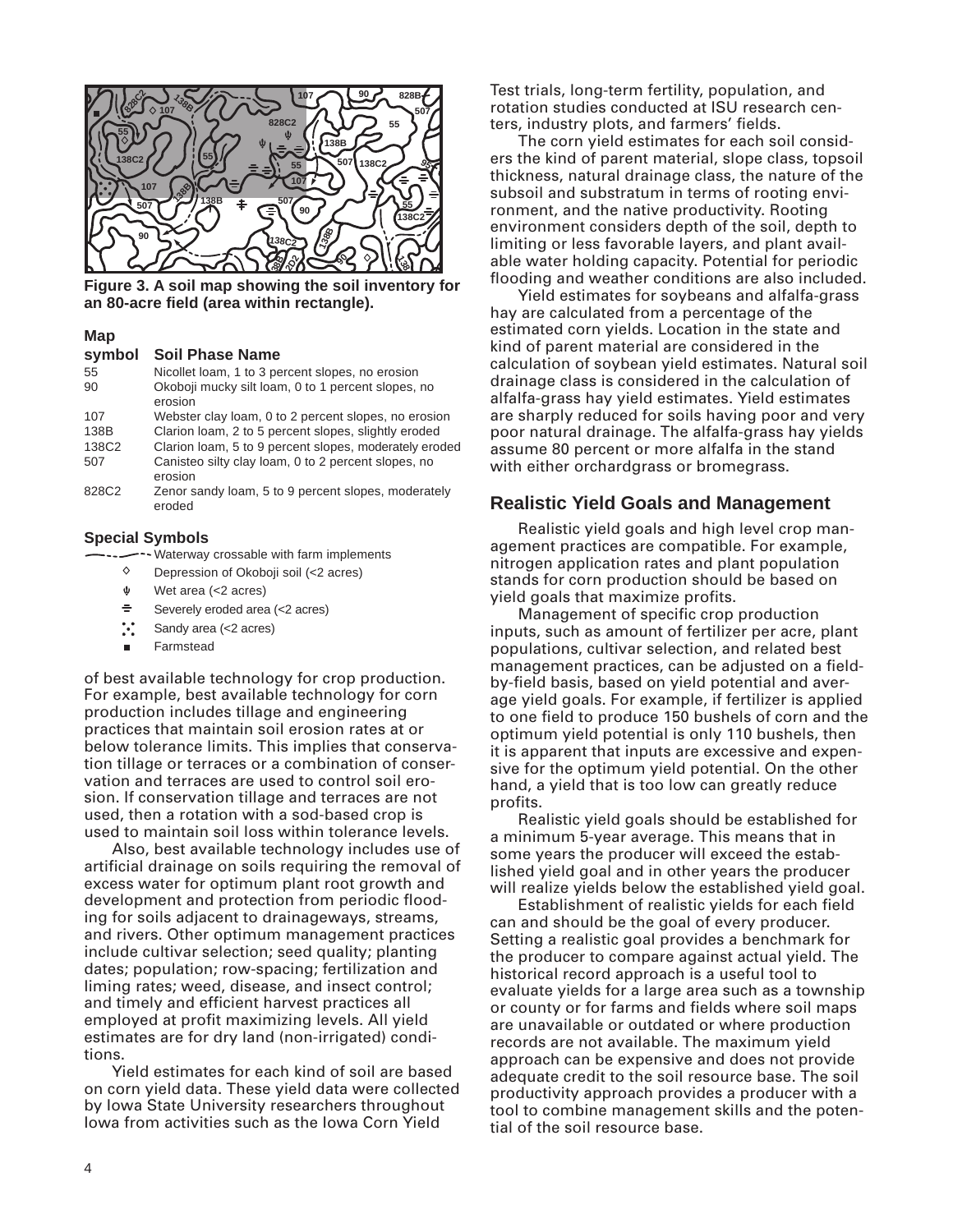

**Figure 4. Map of Iowa delineating the 21 principal soil association areas (coded by letters) and the 12 major soil areas (coded by numbers) (modified from Fenton et al., 1971).**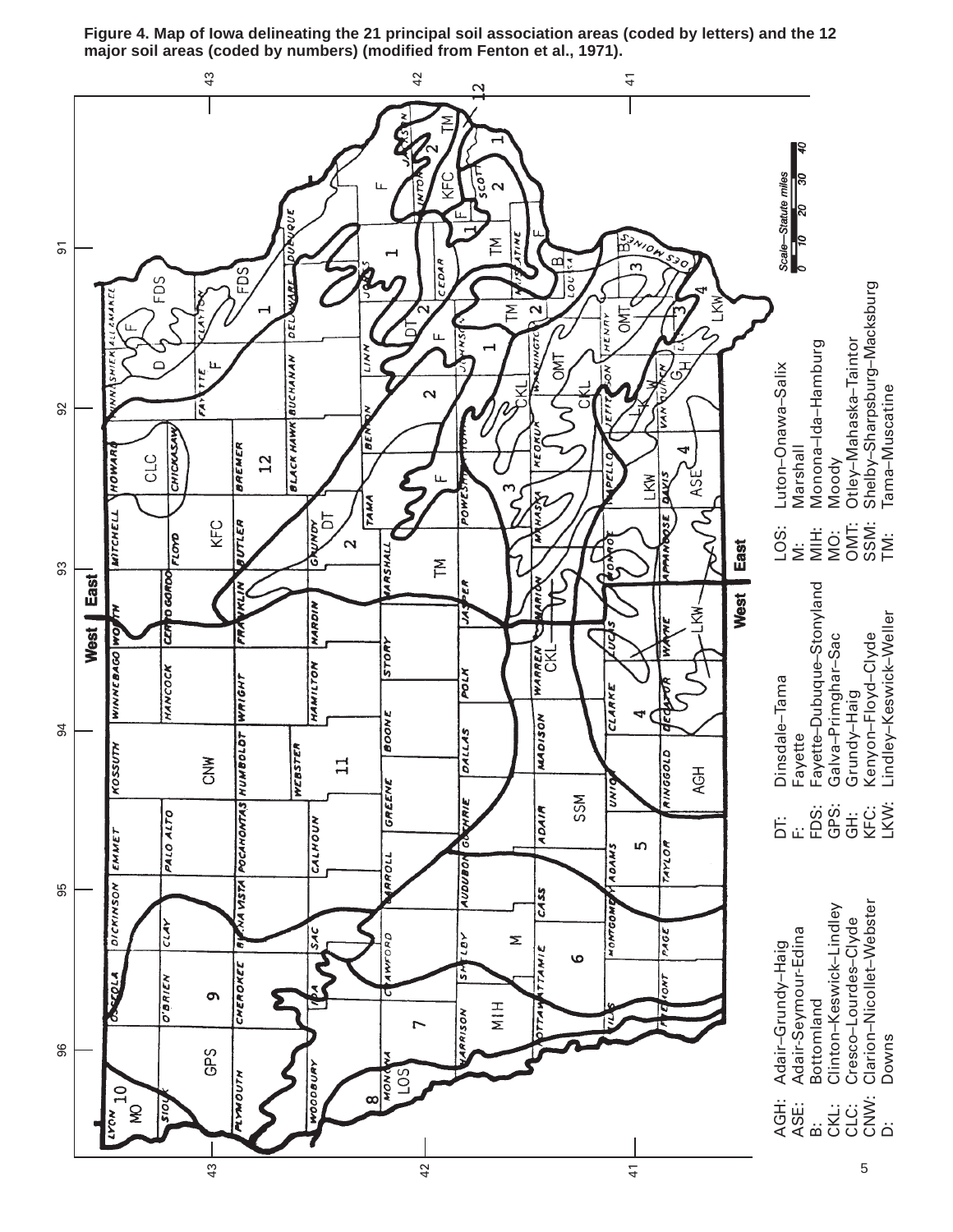| <b>Soil Map</b><br><b>Number</b> | <b>Soil Type Name</b>                            | Corn bu/A  | Soybeans bu/A | Alfalfa-<br>grass T/A |
|----------------------------------|--------------------------------------------------|------------|---------------|-----------------------|
| Major Soil Area No. 1            |                                                  |            |               |                       |
| 129B                             | Arenzville-Chaseburg complex                     | 127        | 43            | 5.3                   |
| 158                              | Dorchester silt loam                             | 138        | 46            | 5.7                   |
| 162B                             | Downs silt loam                                  | 158        | 53            | 6.6                   |
| 162C                             | Downs silt loam                                  | 153        | 51            | 6.4                   |
| 162C2                            | Downs silt loam                                  | 149        | 50            | 6.3                   |
| 162D2                            | Downs silt loam                                  | 140        | 47            | 5.9                   |
| 163C2                            | Fayette silt loam                                | 140        | 47            | 5.9                   |
| 163D2                            | Fayette silt loam                                | 131        | 44            | 5.5                   |
| 183D2                            | Dubuque silt loam                                | 81         | 27            | 3.4                   |
| 291                              | Atterberry silt loam                             | 153        | 51            | 4.6                   |
| 487B                             | Otter-Huntsville complex                         | 143        | 48            | 6.0                   |
| <b>Major Soil Area No. 2</b>     |                                                  |            |               |                       |
| 5B                               | Ackmore-Colo complex                             | 131        | 44            | 3.9                   |
| 11B                              | Colo-Ely complex                                 | 142        | 48            | 4.3                   |
| 20D <sub>2</sub>                 | Killduff silty clay loam                         | 144        | 48            | 6.1                   |
| 118                              | Garwin silty clay loam                           | 167        | 56            | 5.0                   |
| 119                              | Muscatine silty clay loam                        | 170        | 57            | 6.8                   |
| 120B                             | Tama silty clay loam                             | 167        | 56            | 7.0                   |
| 120C                             | Tama silty clay loam                             | 162        | 54            | 6.8                   |
| 120C2                            | Tama silty clay loam                             | 158        | 53            | 6.6                   |
| 120D2                            | Tama silty clay loam                             | 149        | 50            | 6.3                   |
| 133                              | Colo silty clay loam                             | 136        | 46            | 4.1                   |
| 184                              | Klinger silty clay loam                          | 165        | 55            | 6.6                   |
| 377B                             | Dinsdale silty clay loam                         | 160        | 54            | 6.7                   |
| 382                              | Maxfield silty clay loam                         | 160        | 54            | 4.8                   |
| 442C2                            | Dickinson-Sparta-Tama complex                    | 103        | 35            | 4.3                   |
| 933B                             | Sawmill silty clay loam                          | 133        | 45            | 4.0                   |
| Major Soil Area No. 3            |                                                  |            |               |                       |
| 65D <sub>2</sub>                 | Lindley loam                                     | 97         | 32            | 4.1                   |
| 75                               | Givin silt loam                                  | 148        | 50            | 5.9                   |
| 76B                              | Ladoga silt loam                                 | 148        | 50            | 6.2                   |
| 76C2                             | Ladoga silt loam                                 | 139        | 47            | 5.8                   |
| 80B                              | Clinton silt loam                                | 139        | 47            | 5.8                   |
| 80C2                             | Clinton silt loam                                | 130        | 44            | 5.5                   |
| 80D <sub>2</sub>                 | Clinton silt loam                                | 121        | 41            | 5.1                   |
| 279                              | Taintor silty clay loam                          | 155        | 52            | 4.7                   |
| 280                              | Mahaska silty clay loam                          | 162        | 54            | 6.5                   |
| 281B                             | Otley silty clay loam                            | 157        | 53            | 6.6                   |
| 281C2<br>730B                    | Otley silty clay loam<br>Nodaway-Cantril complex | 148<br>126 | 50<br>42      | 6.2<br>5.0            |
| Major Soil Area No. 4            |                                                  |            |               |                       |
| 13B                              | Olmitz-Vesser-Colo complex                       | 127        | 43            | 3.8                   |
| 24D2                             | Shelby Ioam                                      | 115        | 39            | 4.8                   |
| 131B                             | Pershing silt loam                               | 119        | 40            | 4.8                   |
| 132C2                            | Weller silt loam                                 | 93         | 31            | 3.9                   |
| 192C2                            | Adair clay loam                                  | 82         | 27            | 2.5                   |
| 211                              | Edina silt loam                                  | 107        | 36            | 3.2                   |
| 222C2                            | Clarinda silty clay loam                         | 72         | 14            | 2.2                   |
| 312B                             | Seymour silt loam                                | 109        | 37            | 4.4                   |
| 362                              | Haig silt loam                                   | 131        | 44            | 3.9                   |
| 364B                             | Grundy silty clay loam                           | 133        | 45            | 5.3                   |
| 731C2                            | Pershing silty clay loam                         | 107        | 36            | 4.6                   |

**Table 4. Yield potentials of major crops for high level management for select soil map units listed by major soil areas (MSA) of Iowa (see figure 4).**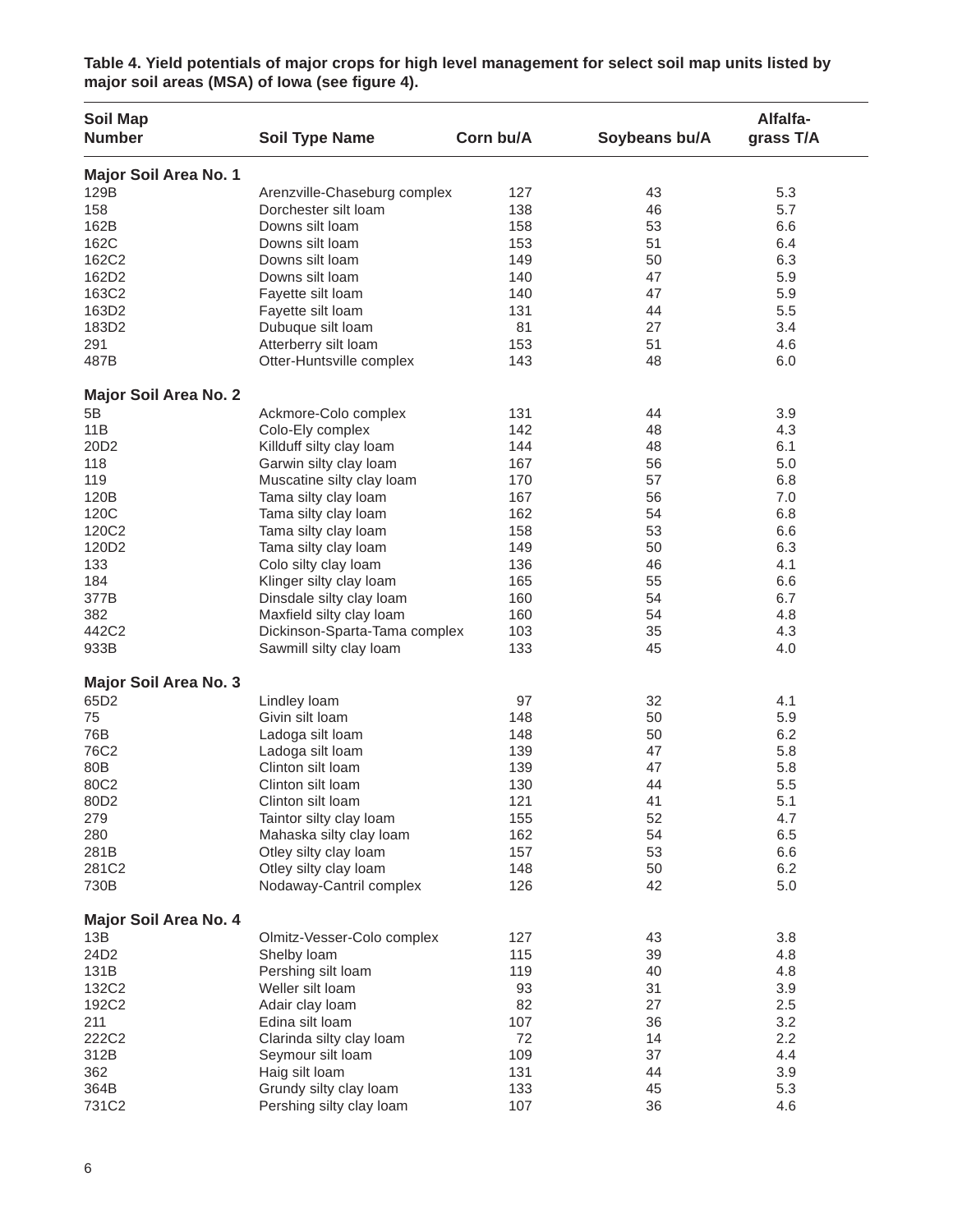| <b>Soil Map</b><br><b>Number</b> | <b>Soil Type Name</b>       | Corn bu/A | Soybeans bu/A | Alfalfa-<br>grass T/A |
|----------------------------------|-----------------------------|-----------|---------------|-----------------------|
| Major Soil Area No. 5            |                             |           |               |                       |
| 11B                              | Colo-Judson complex         | 135       | 45            | 4.0                   |
| 24D2                             | Shelby loam                 | 115       | 39            | 4.8                   |
| 54                               | Zook silty clay loam        | 126       | 42            | 3.8                   |
| 69C                              | Clearfield silty clay loam  | 112       | 38            | 3.4                   |
| 76C2                             | Ladoga silt loam            | 135       | 45            | 5.7                   |
| 93D2                             | Shelby-Adair complex        | 90        | 32            | 2.7                   |
| 192D2                            | Adair clay loam             | 76        | 25            | 3.0                   |
| 368                              | Macksburg silty clay loam   | 161       | 54            | 6.4                   |
|                                  | Winterset silty clay loam   | 159       | 53            | 4.8                   |
| 369                              |                             |           |               |                       |
| 370B                             | Sharpsburg silty clay loam  | 153       | 51            | 6.4                   |
| 370C2                            | Sharpsburg silty clay loam  | 144       | 48            | 6.1                   |
| 370D2                            | Sharpsburg silty clay loam  | 135       | 45            | 5.7                   |
| 570B                             | Nira silty clay loam        | 148       | 50            | 6.2                   |
| 822D2                            | Lamoni silty clay loam      | 76        | 25            | 3.0                   |
| Major Soil Area No. 6            |                             |           |               |                       |
| 8B                               | Judson silty clay loam      | 149       | 50            | 6.3                   |
| 9B                               | Marshall silty clay loam    | 150       | 50            | 6.3                   |
| 9C <sub>2</sub>                  | Marshall silty clay loam    | 141       | 47            | 5.9                   |
| 9D <sub>2</sub>                  | Marshall silty clay loam    | 132       | 44            | 5.5                   |
| 17B                              | Napier-Nodaway-Colo complex | 129       | 43            | 3.9                   |
| 93D2                             | Shelby-Adair complex        | 95        | 32            | 3.9                   |
| 99C2                             | Exira silty clay loam       | 136       | 46            | 5.7                   |
| 99D2                             | Exira silty clay loam       | 127       | 43            | 5.3                   |
| 212                              | Kennebec silt loam          | 155       | 52            | 6.5                   |
| 220                              | Nodaway silt loam           | 153       | 51            | 6.4                   |
| 299                              | Minden silty clay loam      | 161       | 54            | 6.4                   |
| <b>Major Soil Area No. 7</b>     |                             |           |               |                       |
| 1C <sub>3</sub>                  | Ida silt loam               | 111       | 37            | 4.7                   |
| 1D <sub>3</sub>                  | Ida silt Ioam               | 102       | 34            | 4.3                   |
| 1E3                              | Ida silt Ioam               | 85        | 28            | 3.6                   |
| 10B                              | Monona silt loam            | 142       | 48            | 6.0                   |
| 10B2                             | Monona silt loam            | 138       | 46            | 5.8                   |
| 10C                              | Monona silt loam            | 137       | 46            | 5.7                   |
| 10C2                             | Monona silt loam            | 133       | 45            | 5.6                   |
| 10D <sub>2</sub>                 | Monona silt loam            | 124       | 42            | 5.2                   |
|                                  | Napier silt loam            | 130       | 44            | 5.5                   |
| 12B                              |                             |           |               |                       |
| 12C                              | Napier silt loam            | 125       | 42            | 5.3                   |
| Major Soil Area No. 8            |                             |           |               |                       |
| 36                               | Salix silty clay loam       | 145       | 49            | 6.1                   |
| 46                               | Keg silt loam               | 152       | 51            | 6.4                   |
| 66                               | Luton silty clay            | 80        | 27            | 2.4                   |
| 70                               | McPaul silt loam            | 133       | 45            | 5.6                   |
| 137                              | Haynie silt loam            | 126       | 42            | 5.3                   |
| 144                              | Blake silty clay loam       | 130       | 44            | 5.2                   |
| 146                              | Onawa silty clay            | 120       | 40            | 3.6                   |
| 147                              | Modale silty clay loam      | 126       | 42            | 5.0                   |
| 156                              | Albaton silty clay          | 100       | 34            | 3.0                   |
| 237                              | Sarpy loamy fine sand       | 45        | 15            | 1.9                   |
| 436                              | Lakeport silty clay loam    | 138       | 46            | 5.5                   |
| Major Soil Area No. 9            |                             |           |               |                       |
| 31                               | Afton silty clay loam       | 130       | 49            | 3.9                   |
| 77B                              | Sac silty clay loam         | 122       | 46            | 5.1                   |
| 77C2                             | Sac silty clay loam         | 113       | 42            | 4.8                   |
| 91                               | Primghar silty clay loam    | 140       |               |                       |
|                                  |                             |           | 53            | 5.6                   |
| 91B                              | Primghar silty clay loam    | 137       | 51            | 5.5                   |